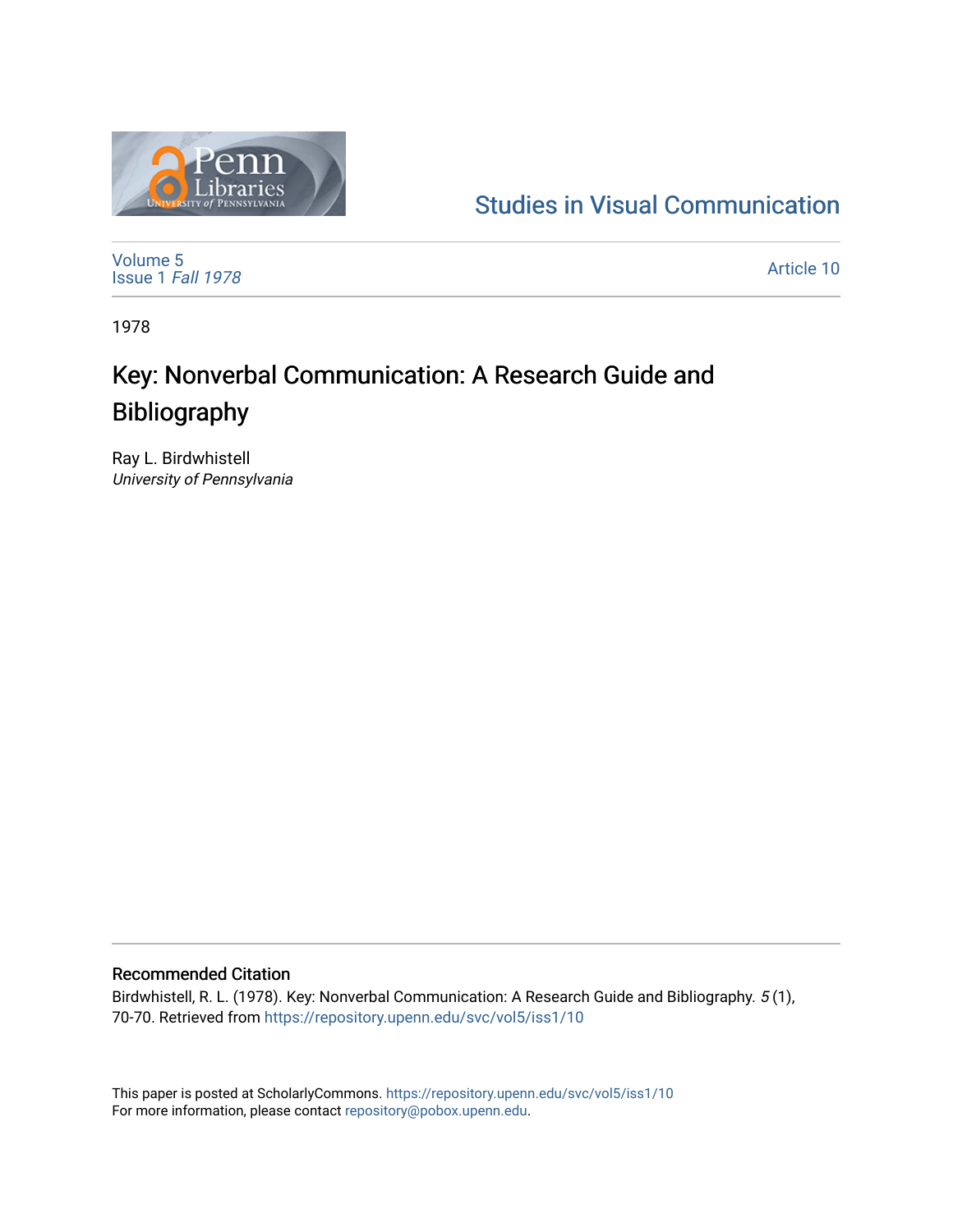Key: Nonverbal Communication: A Research Guide and Bibliography

This reviews and discussion is available in Studies in Visual Communication: [https://repository.upenn.edu/svc/vol5/](https://repository.upenn.edu/svc/vol5/iss1/10) [iss1/10](https://repository.upenn.edu/svc/vol5/iss1/10)